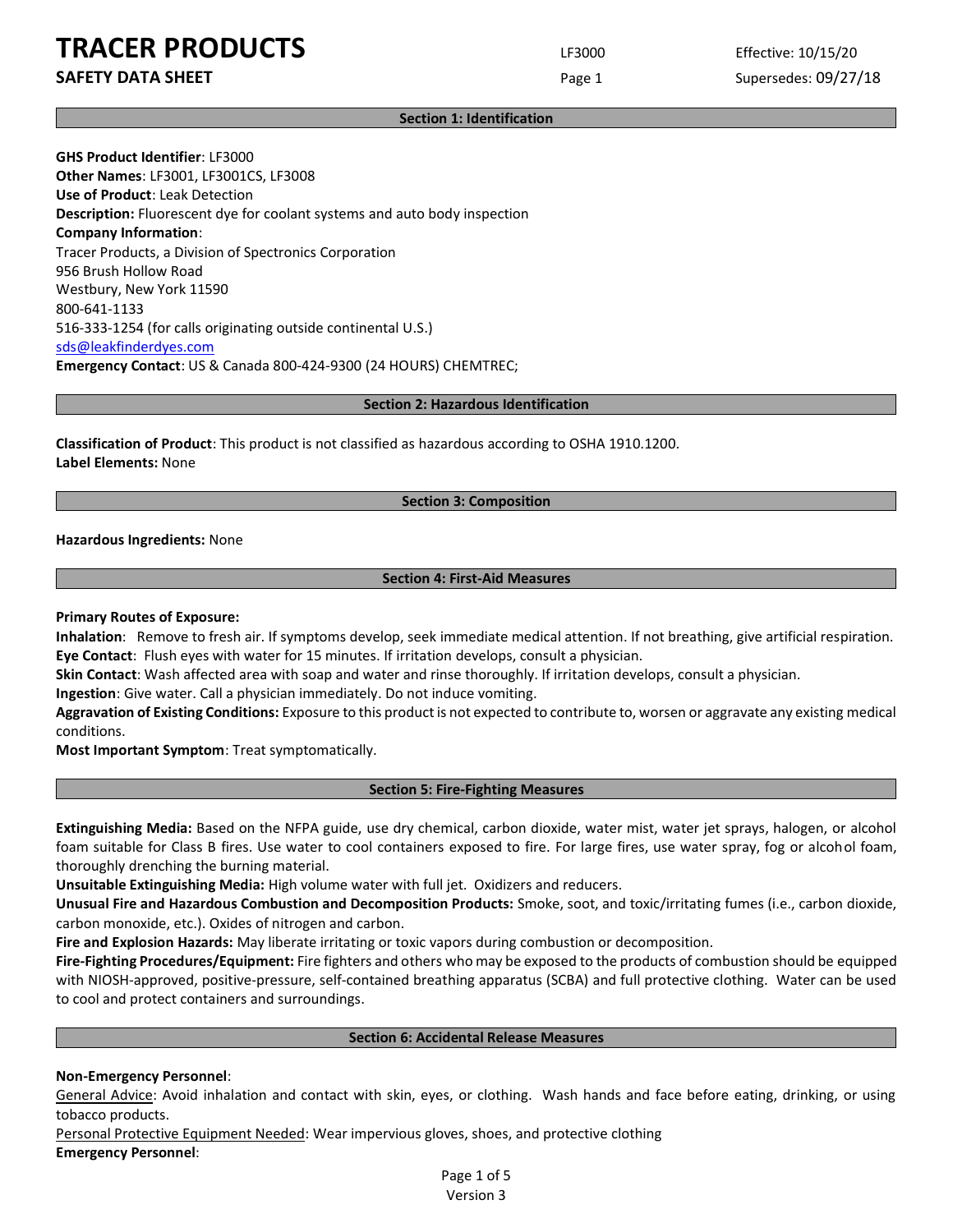Suitable Protective Gear: Wear impervious gloves, shoes and protective clothing.

### Unsuitable Protective Gear: Not Applicable

**Environmental Precautions**: Prevent any contamination of local soils and water supply. Prevent ground water infiltration or any ground penetration. Avoid the spreading or entering into watercourses by using sand, soil, or other types of barriers. If contamination into water course or sewage system, alert appropriate authorities.

### **Containment/Clean-up Methods**:

Containment & Recovery of Product: Contain with absorbent material, such as clay, soil, universal binding medium, or any commercially available absorbent. Shovel reclaimed dye and absorbent into a recovery or salvage drums for disposal. For larger spills, transfer to a salvage tank for recovery or safe disposal. Any residues should be treated like a small spill. This is not a RCRA hazardous waste per Title 40 CFR 261. Stop material from contaminating soil, or from entering sewers or bodies of water. For larger spills, transfer to a salvage tank for safe recovery/disposal. Residues are treated as small spills.

Disposal**:** Either incinerate or land fill in accordance with applicable local, state and federal regulations.

### **Section 7: Handling and Storage**

**Handling Precautions:** Use product only in well ventilated areas. Avoid breathing in mists or vapors from a heated product. Avoid formation of mists. Avoid heating product near flash point. Avoid prolonged or repeated contact with skin. Handle in ambient temperature.

**Storage Conditions:** Store in a cool, dry, well-ventilated area away from heat, ignition sources, and direct sunlight. Always keep containers tightly closed. Store away from oxidizing and reducing agents.

**Personal Hygiene:** Wash hands before breaks and at the end of the work day. Do not carry cleaning clothes used to absorb product in clothing. General hygiene measures for chemicals apply.

**Empty Container Precautions:** Do not reuse empty container for any purpose.

### **Section 8: Exposure Controls/Personal Protection**

**Occupational Exposure Limits**: No exposure limits have been established for this product.

**Biological Exposure Limits**: No data available

**Engineering Controls/Ventilation**: Maintain airborne concentrations below the established exposure limits by providing adequate ventilation. General (dilution) ventilation should be acceptable. Additional local exhaust ventilation is recommended where dusts, mists or vapors may be released.

### **Personal Protective Equipment**:

Respiratory Protection: Avoid breathing vapor and/or mist. If occupational exposure limits are exceeded wear NIOSH/OSHA approved equipment. Use a respiratory protection fitted with a combination filter A-P3 for short term use. High airborne concentrations may necessitate the use of self-contained breathing apparatus (SCBA) or a supplied air respirator. Respiratory protection programs must be in compliance with 29 CFR 1910.134.

Skin Protection: Wear protective clothing and appropriate impervious gloves.

Eye Protection: Wear safety goggles with peripheral coverage approved to EU Standard EN 166, AS/NZS 1337. An eye wash facility should be readily available.

Hand Protection: When in contact with material, be sure to use proper gloves approved to standards (Europe: EN 374, U.S.: F739, & AS/NZS: 2161). Gloves made from neoprene, nitrile or butyl rubber may provide suitable chemical protection.

Hygiene Measures: Wash thoroughly after handling, especially before eating, drinking, smoking, or using restroom facilities.

### **Section 9: Physical and Chemical Properties**

**Physical State**: Liquid **Appearance**: Brown **Odor**: Odorless **Odor Threshold**: No data available **pH**: 9 **Melting/ Freezing Point**: No data available **Initial Boiling Point**: No data available **Boiling Range**: >100°C **Flash Point (PMCC)**: >100°C **Evaporative Rate**: No data available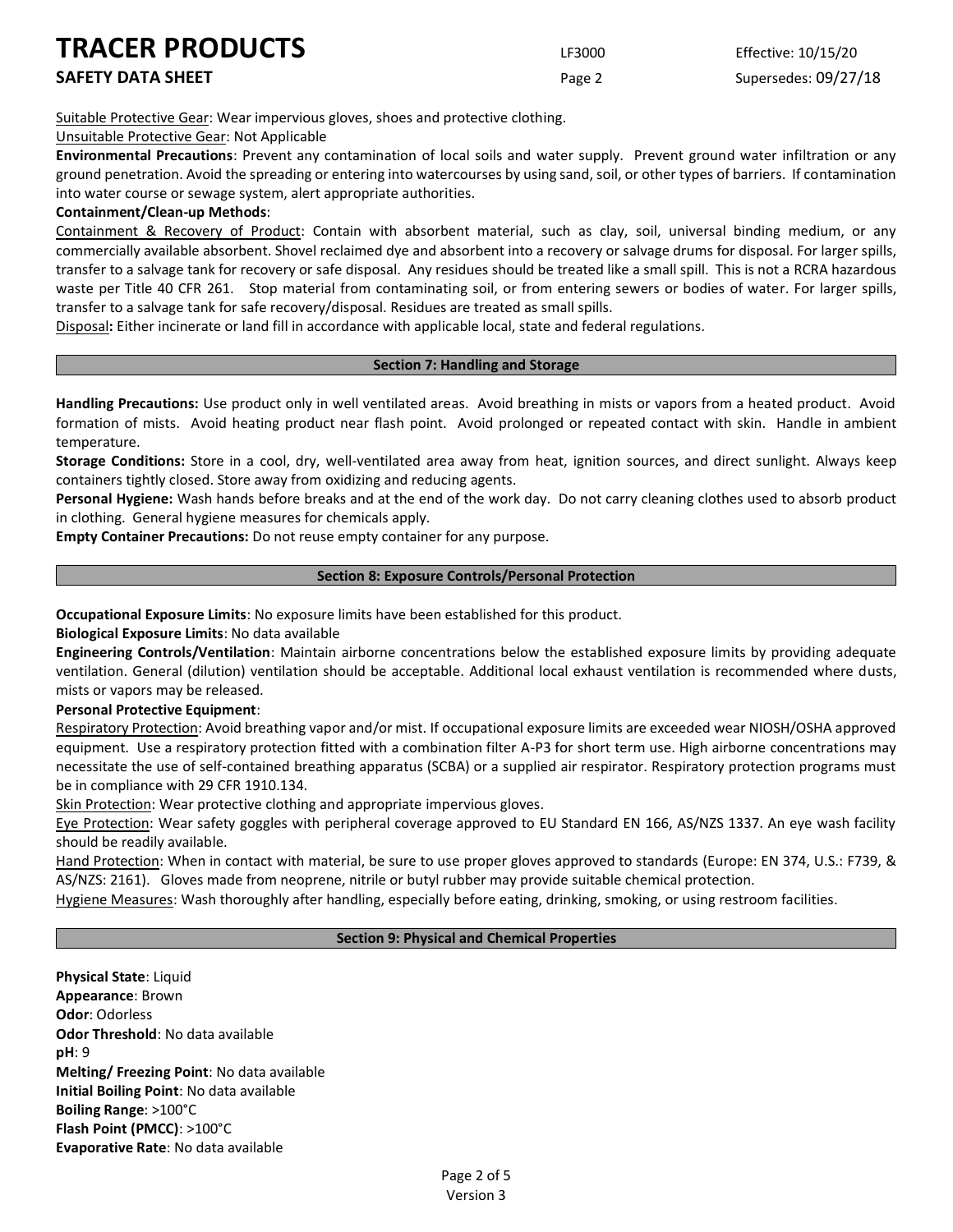### **SAFETY DATA SHEET Page 3** Supersedes: 09/27/18

**Solid Flammability**: No data available **Gas Flammability**: No data available **Upper/Lower Explosive Limit**: No data available **Vapor Pressure 68 F (20 C)**: No data available **Vapor Density (Air=1)**: No data available **Relative Density**: ~1 **Solubility in Water**: 100% **Partition Coefficient: n-octanol/water**: No data available **Auto-ignition Temperature**: No data available **Decomposition Temperature**: No data available **Viscosity at 40<sup>o</sup>C**: No data available **Viscosity at 100<sup>o</sup>C**: No data available

### **Section 10: Stability and Reactivity**

**Reactivity**: This product is non-reactive under ambient conditions

**Stability**: Stable under normal conditions of use. Can decompose slowly with localized heating over 300°C

**Conditions to Avoid**: High temperatures & a source of ignition. Toxic fumes may be released if product is heated above decomposition point.

**Incompatible Materials**: Strong Acids, Strong oxidizing agents, and Reducing agents

Hazardous Decomposition Products: In the event of combustion, CO and CO<sub>2</sub> will be formed.

**Hazardous Polymerization**: Will not occur

### **Section 11: Toxicological Information**

| Oral LD <sub>50</sub>       | Rat    | >5,000 mg/kg                |
|-----------------------------|--------|-----------------------------|
| Dermal LD <sub>50</sub>     | Rabbit | 3,000 mg/kg                 |
| Inhalation LC <sub>50</sub> | Rat    | $>17,600$ mg/m <sup>3</sup> |
| Eye Irritation              | Rabbit | Mild Irritant               |
| Skin Irritation             | Rabbit | Mild Irritant               |

**Carcinogenicity**: According to ACGIH, IARC, NTP, and OSHA, this product is not a hazardous carcinogen to humans.

**Sensitization:** This product is not classified as a sensitizer

**STOT-single exposure**: This product is not classified as a specific organ toxicant

**STOT-repeated exposure**: This product is not classified as a specific organ toxicant

**Genetic Toxicity:** This product is not classified as a genetic toxin

**Aspiration Hazard**: This product is not classified as an aspiration hazard

**Likely Routes of Exposure**: Eyes, skin and respiratory tract

**Symptoms**:

Eye Contact: May cause mild irritation Skin Contact: May cause mild irritation

Inhalation: May cause mild irritation

Ingestion: May cause mild irritation

### **Section 12: Ecological Information**

### **Toxicity**:

| Fish $LL_{50}$ 96hr mg/l               | >1,000            |
|----------------------------------------|-------------------|
| Crustacean LL <sub>50</sub> 96hr. mg/l | No data available |
| Algae NOEL 72hr. mg/l                  | No data available |

**Persistence & Degradability**: No data available **Bioaccumulation Potential**: No data available **Mobility in Soil**: No data available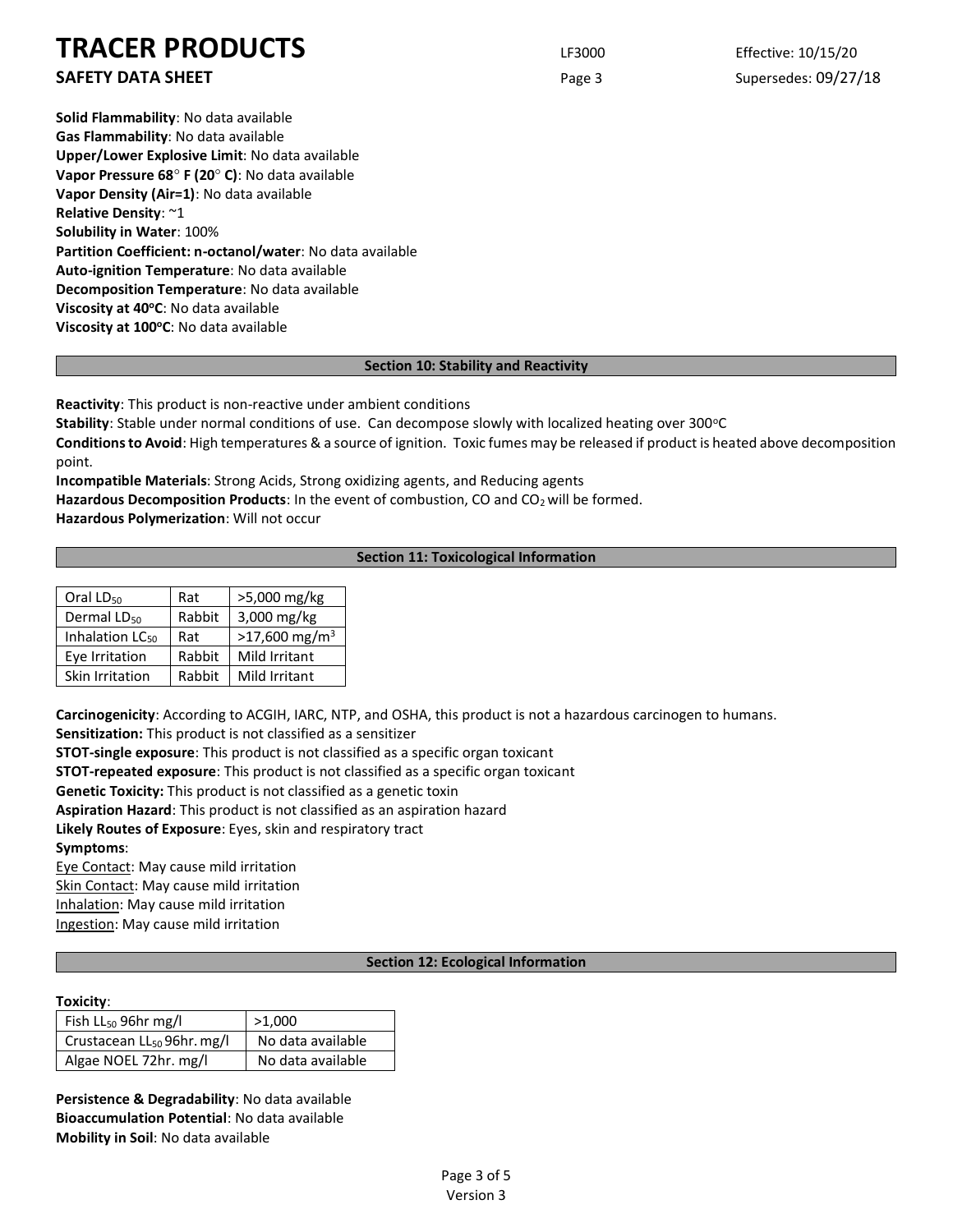**SAFETY DATA SHEET Page 4** Supersedes: 09/27/18

### **Section 13: Disposal Considerations**

**General Statements:** Federal regulations may apply to empty container. State and/or local regulations may be different.

**Disposal:** Recover or recycle if possible, otherwise, dispose of in accordance with all local, state, and federal regulations. Sewage disposal is discouraged

**Special Instructions:** Be sure to contact the appropriate government environmental agencies if further guidance is required. Do not remove labels from container until container is cleaned properly. Containers can be reused or disposed of by landfill or incineration if appropriate to local law. Water with cleaning agents is required

**Hazardous Waste Number:** Not a RCRA hazardous waste

### **Section 14: Transportation**

**General Comments**: This product is not classed as hazardous or regulated for transport under 49 CFR, IATA/ICAO, or IMDG **49 CFR:**

**DOT Shipping Name:** Not Regulated **DOT Label:** Not Applicable **DOT Identification No.:** Not Applicable; Nonregulated shipments by air under 49 CFR, IATA/ICAO AND IMO **UN Proper Shipping Name:** Not Applicable **Transport Hazard Class:** Not Applicable **Packing Group:** Not Applicable **Classification Code:** Not Applicable **Transport by Road/Rail (ADR/RID): Environmental Hazard:** Not Applicable **Tunnel Restriction Code:** Not Applicable **Transport by Sea (IMDG): Marine Pollutant:** Not Applicable **Environmental Hazard:** Not Applicable **Transport by Air (IATA): Special Precautions for User:** Unless otherwise specified, general measures for safe transport must be followed

**Transport in Bulk:** Non-dangerous material according to transport regulations

### **Section 15: Regulatory Information**

### **Inventory Status:**

| Inventory                                                                     | <b>Status</b> |
|-------------------------------------------------------------------------------|---------------|
| <b>U.S. TSCA Inventory</b>                                                    | Listed        |
| <b>Canadian Domestic Substances List (DSL)</b>                                | Listed        |
| <b>Australian Inventory of Chemical Substances (AICS)</b>                     | Listed        |
| <b>European Inventory of Existing Commercial Chemical Substances (EINECS)</b> | Listed        |
| Japan Inventory of Existing and New Substances (ENCS)                         | Listed        |
| <b>Korea Existing Chemical Inventory (KECI)</b>                               |               |
| <b>China Inventory of Existing Chemical Substances (IECSC)</b>                |               |
| <b>Philippine Inventory of Chemicals (PICCS)</b>                              | Listed        |

**SARA Title III Information**: This product contains no chemicals subject to the reporting requirements of Section 313 of the emergency planning and community right to know act.

**SARA - Section 302-Extremely Hazardous Substances:** No regulated ingredients.

**SARA - Section 302-Reportable Quantity:** None.

**SARA - Section 311/312-Hazard Categories:**

Fire Hazard: No Sudden Release of Pressure Hazard: No Reactivity Hazard: No Immediate (Acute) Health Hazard: Yes Delayed (Chronic) Health Hazard: No